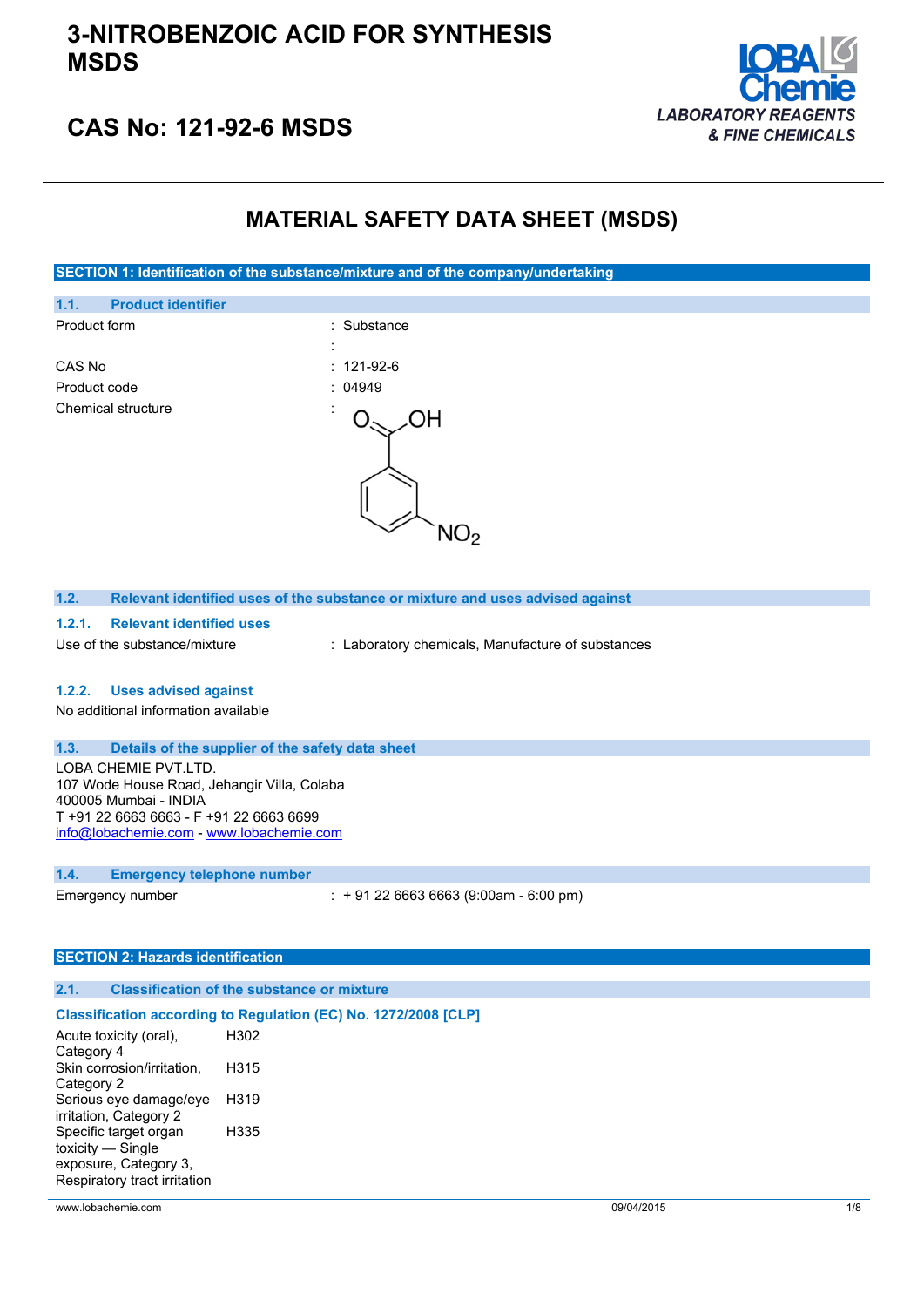Safety Data Sheet

Hazardous to the aquatic environment — Chronic Hazard, Category 3 H412

Full text of classification categories and H statements : see section 16

**Classification according to Directive 67/548/EEC or 1999/45/EC** Xn; R22 Full text of R-phrases: see section 16

### **Adverse physicochemical, human health and environmental effects**

No additional information available



### **2.3. Other hazards**

No additional information available

| <b>SECTION 3: Composition/information on ingredients</b> |                                                |  |
|----------------------------------------------------------|------------------------------------------------|--|
|                                                          |                                                |  |
| 3.1.                                                     | <b>Substance</b>                               |  |
| Name                                                     | $\therefore$ 3-NITROBENZOIC ACID FOR SYNTHESIS |  |
| CAS No                                                   | : 121-92-6                                     |  |
|                                                          |                                                |  |

Full text of R- and H-phrases: see section 16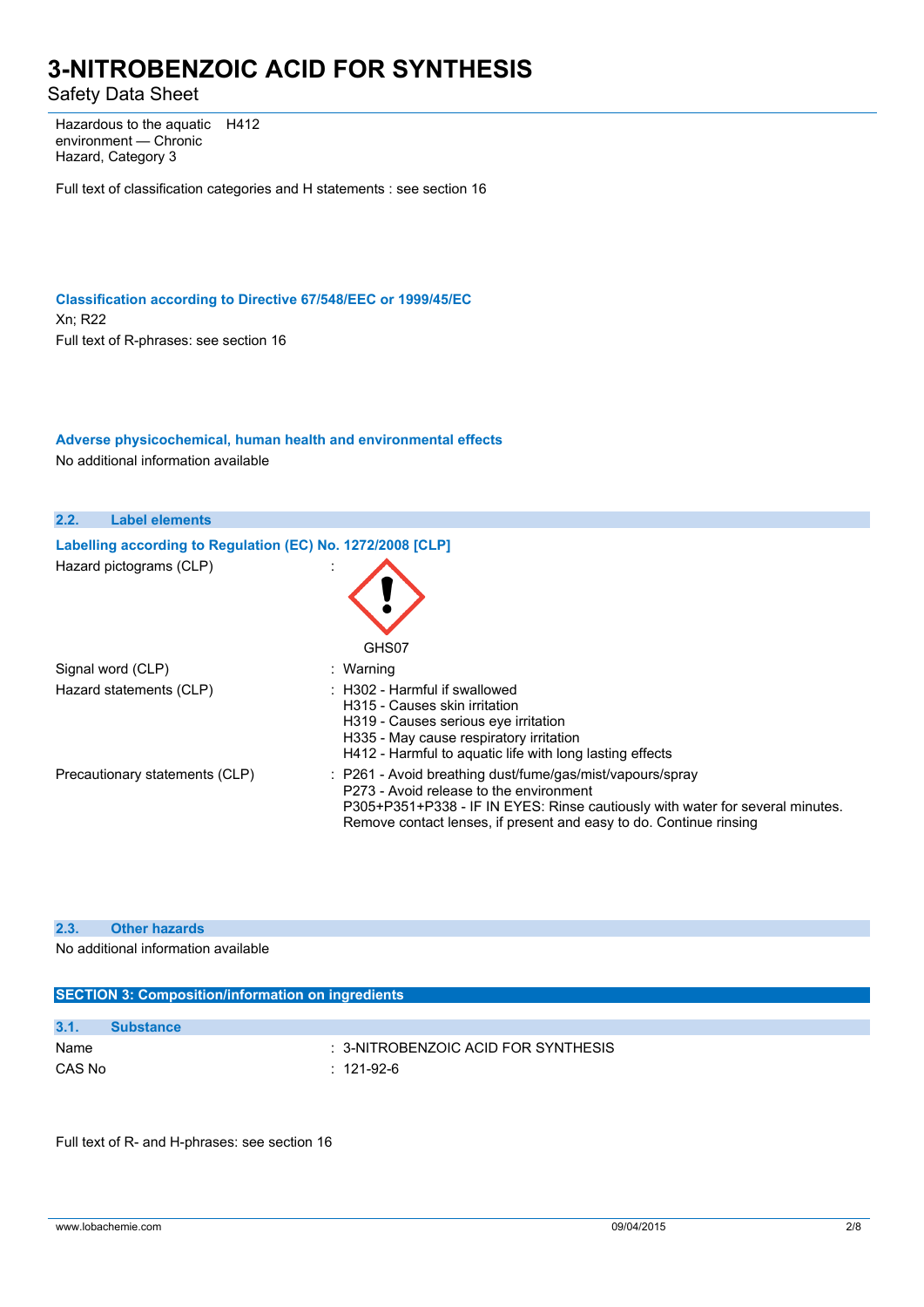Safety Data Sheet

### **3.2. Mixture**

Not applicable

| <b>SECTION 4: First aid measures</b>                                |                                                                                                                                                                                   |  |
|---------------------------------------------------------------------|-----------------------------------------------------------------------------------------------------------------------------------------------------------------------------------|--|
| 4.1.<br><b>Description of first aid measures</b>                    |                                                                                                                                                                                   |  |
| First-aid measures after inhalation                                 | Remove person to fresh air and keep comfortable for breathing. Give oxygen or<br>artificial respiration if necessary. If you feel unwell, seek medical advice.                    |  |
| First-aid measures after skin contact                               | Gently wash with plenty of soap and water. If skin irritation occurs: Get medical<br>advice/attention.                                                                            |  |
| First-aid measures after eye contact                                | Remove contact lenses, if present and easy to do. Continue rinsing. Rinse cautiously<br>with water for several minutes. If eye irritation persists: Get medical advice/attention. |  |
| First-aid measures after ingestion                                  | Rinse mouth. Call a POISON CENTER or doctor/physician if you feel unwell.                                                                                                         |  |
| 4.2.<br>Most important symptoms and effects, both acute and delayed |                                                                                                                                                                                   |  |
| Symptoms/injuries after inhalation                                  | : May cause respiratory irritation.                                                                                                                                               |  |
| Symptoms/injuries after skin contact                                | : Causes skin irritation.                                                                                                                                                         |  |
| Symptoms/injuries after eye contact                                 | : Causes serious eye irritation.                                                                                                                                                  |  |
| Symptoms/injuries after ingestion                                   | : Harmful if swallowed.                                                                                                                                                           |  |
| 4.3.                                                                | Indication of any immediate medical attention and special treatment needed                                                                                                        |  |
| Treat symptomatically.                                              |                                                                                                                                                                                   |  |
| <b>SECTION 5: Firefighting measures</b>                             |                                                                                                                                                                                   |  |
| 5.1.<br><b>Extinguishing media</b>                                  |                                                                                                                                                                                   |  |
| Suitable extinguishing media                                        | : dry chemical powder, alcohol-resistant foam, carbon dioxide (CO2).                                                                                                              |  |
| Unsuitable extinguishing media                                      | : Do not use a heavy water stream.                                                                                                                                                |  |
|                                                                     |                                                                                                                                                                                   |  |
| 5.2.<br>Special hazards arising from the substance or mixture       |                                                                                                                                                                                   |  |
| No additional information available                                 |                                                                                                                                                                                   |  |
| 5.3.<br><b>Advice for firefighters</b>                              |                                                                                                                                                                                   |  |
| Protection during firefighting                                      | : Do not attempt to take action without suitable protective equipment.                                                                                                            |  |
| <b>SECTION 6: Accidental release measures</b>                       |                                                                                                                                                                                   |  |
| 6.1.                                                                |                                                                                                                                                                                   |  |
|                                                                     | Personal precautions, protective equipment and emergency procedures                                                                                                               |  |
| 6.1.1.<br>For non-emergency personnel                               |                                                                                                                                                                                   |  |
| <b>Emergency procedures</b>                                         | Evacuate unnecessary personnel.                                                                                                                                                   |  |
| For emergency responders<br>6.1.2.                                  |                                                                                                                                                                                   |  |
| Protective equipment                                                | : Use personal protective equipment as required.                                                                                                                                  |  |
| <b>Emergency procedures</b>                                         | : Ventilate area.                                                                                                                                                                 |  |
| 6.2.<br><b>Environmental precautions</b>                            |                                                                                                                                                                                   |  |
| Avoid release to the environment.                                   |                                                                                                                                                                                   |  |
| 6.3.<br>Methods and material for containment and cleaning up        |                                                                                                                                                                                   |  |
| Methods for cleaning up                                             | : Clear up rapidly by scoop or vacuum.                                                                                                                                            |  |
|                                                                     |                                                                                                                                                                                   |  |
| 6.4.<br><b>Reference to other sections</b>                          |                                                                                                                                                                                   |  |
| No additional information available                                 |                                                                                                                                                                                   |  |
| <b>SECTION 7: Handling and storage</b>                              |                                                                                                                                                                                   |  |
| <b>Precautions for safe handling</b><br>7.1.                        |                                                                                                                                                                                   |  |
| Precautions for safe handling                                       | : Do not get in eyes, on skin, or on clothing.                                                                                                                                    |  |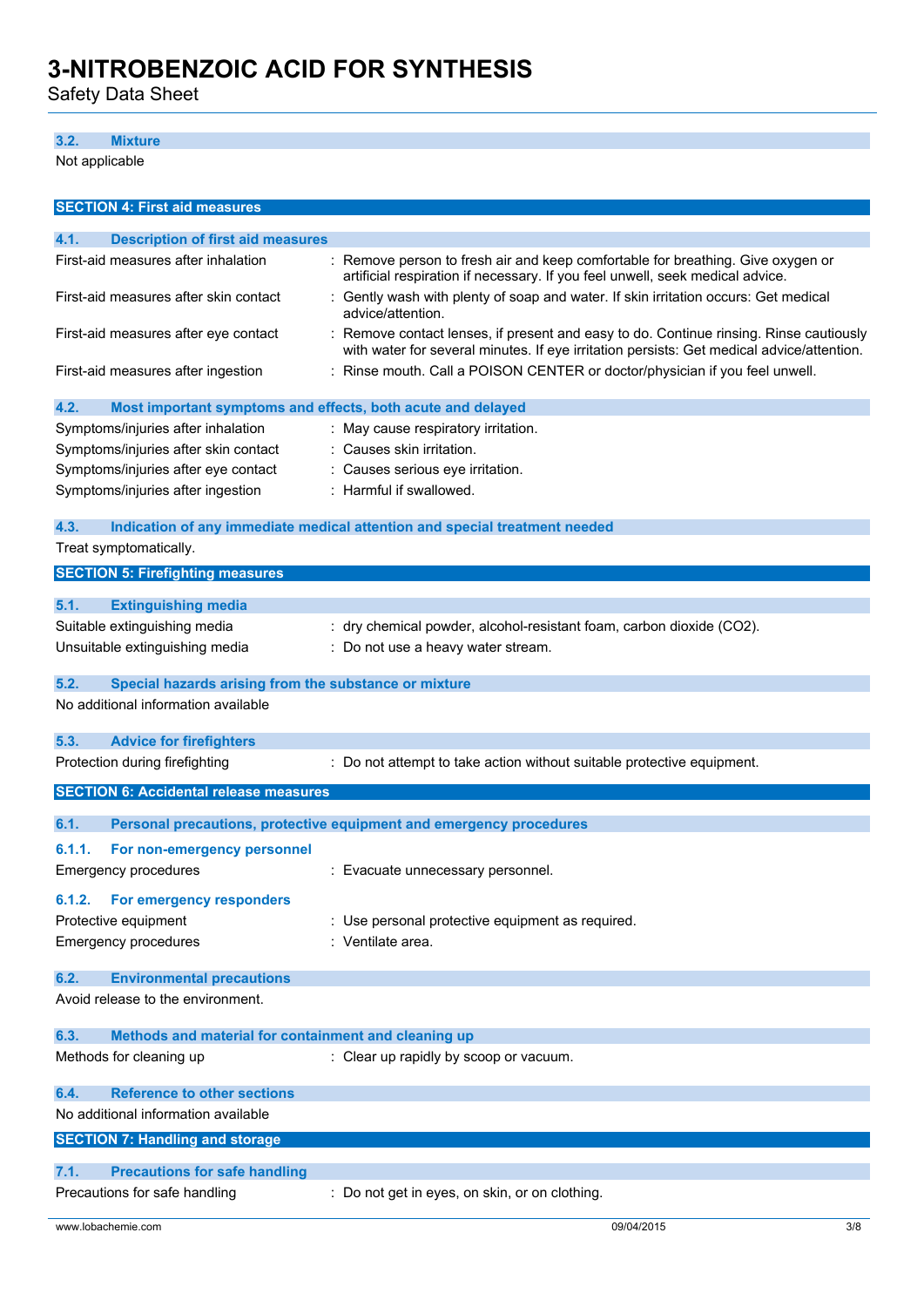Safety Data Sheet

**8.2. Exposure controls**

|                                     | Hygiene measures                                             | : Do not eat, drink or smoke when using this product. Wash  thoroughly after<br>handling. |
|-------------------------------------|--------------------------------------------------------------|-------------------------------------------------------------------------------------------|
| 7.2.                                | Conditions for safe storage, including any incompatibilities |                                                                                           |
|                                     | Storage conditions                                           | : Store in original container. Keep container tightly closed. Store in a dry place.       |
| 7.3.                                | Specific end use(s)                                          |                                                                                           |
|                                     | No additional information available                          |                                                                                           |
|                                     | <b>SECTION 8: Exposure controls/personal protection</b>      |                                                                                           |
| 8.1.                                | <b>Control parameters</b>                                    |                                                                                           |
| No additional information available |                                                              |                                                                                           |

| Hand protection                                               | : protective gloves                 |
|---------------------------------------------------------------|-------------------------------------|
| Eye protection                                                | Chemical goggles or safety glasses  |
| Skin and body protection                                      | : Wear suitable protective clothing |
| Respiratory protection                                        | : Wear respiratory protection       |
| <b>SECTION 9: Physical and chemical properties</b>            |                                     |
| 9.1.<br>Information on basic physical and chemical properties |                                     |
| Physical state                                                | : Solid                             |
| Colour                                                        | : Yellow crystalline.               |
| Odour                                                         | : No data available                 |
| Odour threshold                                               | : No data available                 |
| pH                                                            | : 3                                 |
| Relative evaporation rate (butylacetate=1)                    | : No data available                 |
| Melting point                                                 | $: 139 - 141$                       |
| Freezing point                                                | : No data available                 |
| Boiling point                                                 | : No data available                 |
| Flash point                                                   | : 190 $^{\circ}$ C                  |
| Auto-ignition temperature                                     | : 490 $^{\circ}$ C                  |
| Decomposition temperature                                     | : No data available                 |
| Flammability (solid, gas)                                     | : No data available                 |
| Vapour pressure                                               | : No data available                 |
| Relative vapour density at 20 °C                              | : 5.76                              |
| Relative density                                              | : No data available                 |
| Density                                                       | : $1.49$ g/cm <sup>3</sup>          |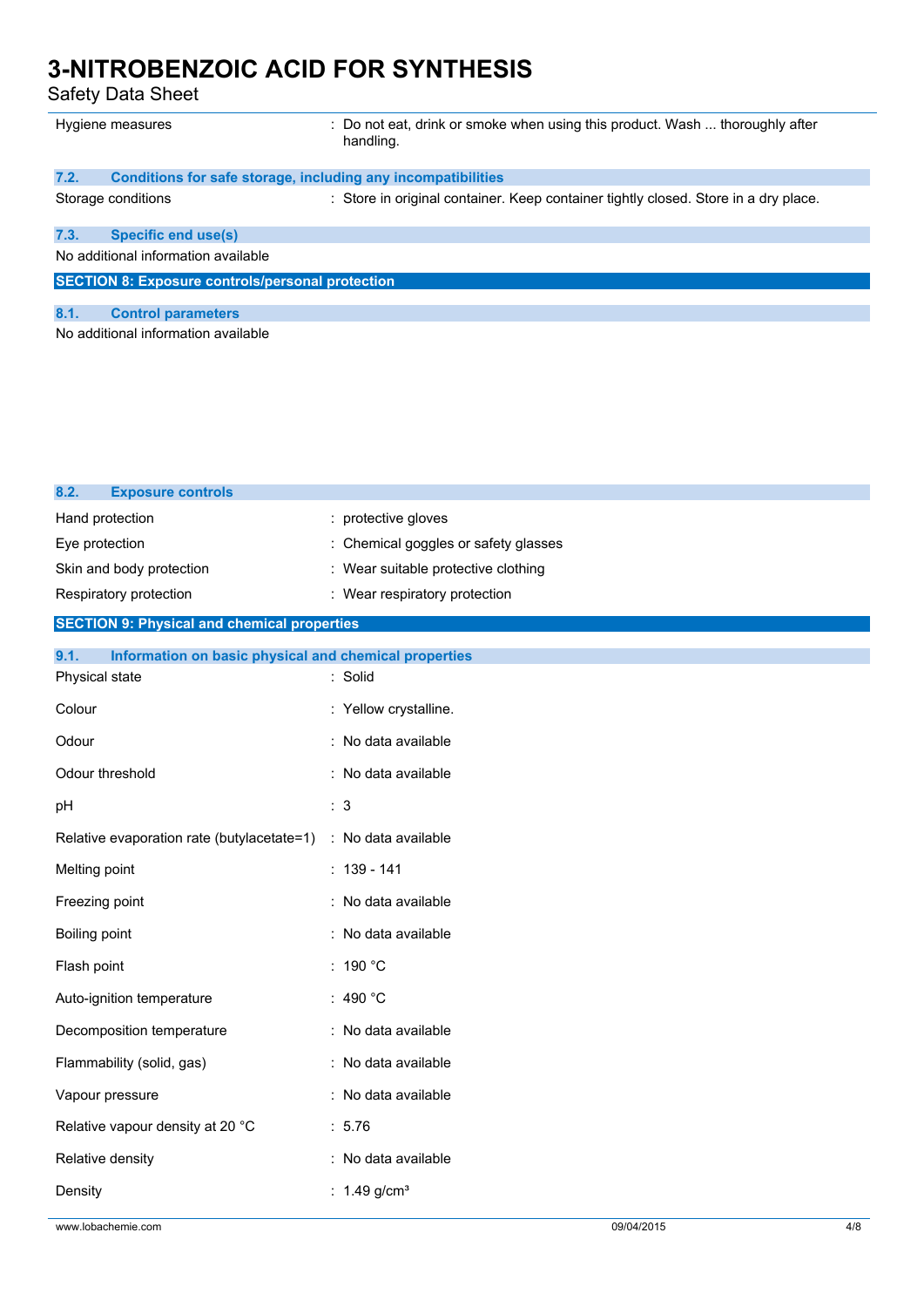### Safety Data Sheet

| Solubility                                                              | : Water: 3 g/l at 25 $^{\circ}$ C         |                   |
|-------------------------------------------------------------------------|-------------------------------------------|-------------------|
| Log Pow                                                                 | : 1.82                                    |                   |
| Viscosity, kinematic                                                    | : No data available                       |                   |
| Viscosity, dynamic                                                      | : No data available                       |                   |
| Explosive properties                                                    | : No data available                       |                   |
| Oxidising properties                                                    | No data available                         |                   |
| <b>Explosive limits</b>                                                 | No data available                         |                   |
|                                                                         |                                           |                   |
| <b>Other information</b><br>9.2.<br>No additional information available |                                           |                   |
| <b>SECTION 10: Stability and reactivity</b>                             |                                           |                   |
|                                                                         |                                           |                   |
| 10.1.<br><b>Reactivity</b>                                              |                                           |                   |
| No additional information available                                     |                                           |                   |
| 10.2.<br><b>Chemical stability</b>                                      |                                           |                   |
| Stable under normal conditions.                                         |                                           |                   |
| 10.3.<br><b>Possibility of hazardous reactions</b>                      |                                           |                   |
| No additional information available                                     |                                           |                   |
| <b>Conditions to avoid</b><br>10.4.                                     |                                           |                   |
| Direct sunlight. Air contact. Moisture.                                 |                                           |                   |
| <b>Incompatible materials</b><br>10.5.                                  |                                           |                   |
| No additional information available                                     |                                           |                   |
| <b>Hazardous decomposition products</b><br>10.6.                        |                                           |                   |
| No additional information available                                     |                                           |                   |
| <b>SECTION 11: Toxicological information</b>                            |                                           |                   |
|                                                                         |                                           |                   |
| 11.1.<br><b>Information on toxicological effects</b><br>Acute toxicity  | : Oral: Harmful if swallowed.             |                   |
|                                                                         |                                           |                   |
| Skin corrosion/irritation                                               | : Causes skin irritation.                 |                   |
|                                                                         | pH: 3                                     |                   |
| Serious eye damage/irritation                                           | : Causes serious eye irritation.<br>pH: 3 |                   |
| Respiratory or skin sensitisation                                       | : Not classified                          |                   |
| Germ cell mutagenicity                                                  | Not classified                            |                   |
| Carcinogenicity                                                         | Not classified                            |                   |
|                                                                         |                                           |                   |
| Reproductive toxicity                                                   | : Not classified                          |                   |
| Specific target organ toxicity (single<br>exposure)                     | May cause respiratory irritation.         |                   |
| Specific target organ toxicity (repeated<br>exposure)                   | : Not classified                          |                   |
| www.lobachemie.com                                                      |                                           | 09/04/2015<br>5/8 |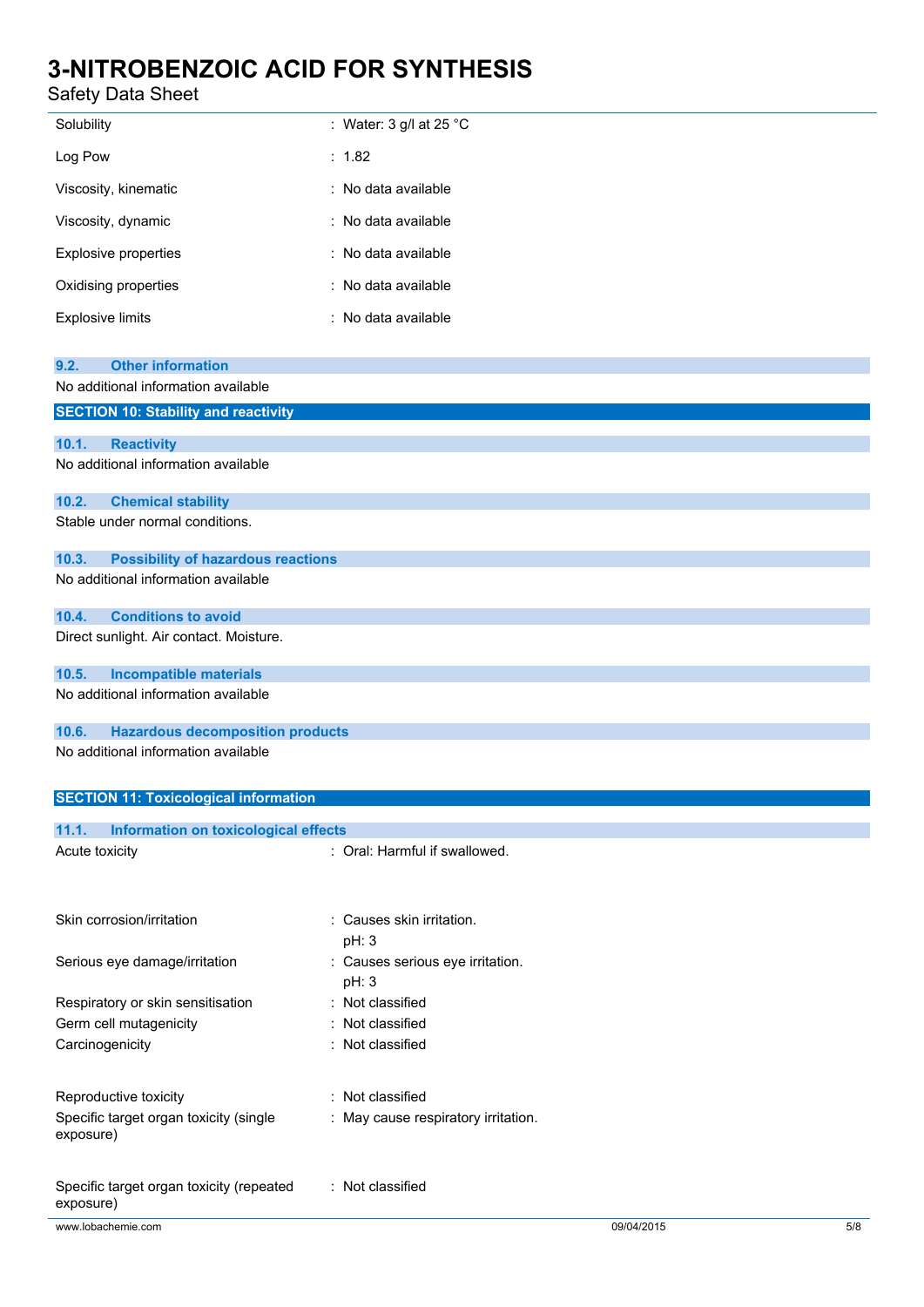Safety Data Sheet

| odicty Dutu Oncet                                      |                                    |
|--------------------------------------------------------|------------------------------------|
| Aspiration hazard                                      | : Not classified                   |
| Potential adverse human health effects<br>and symptoms | : Harmful if swallowed.            |
| <b>SECTION 12: Ecological information</b>              |                                    |
| 12.1.<br><b>Toxicity</b>                               |                                    |
| No additional information available                    |                                    |
|                                                        |                                    |
| 12.2.<br><b>Persistence and degradability</b>          |                                    |
| No additional information available                    |                                    |
| 12.3.<br><b>Bioaccumulative potential</b>              |                                    |
| 3-NITROBENZOIC ACID FOR SYNTHESIS (121-92-6)           |                                    |
| Log Pow                                                | 1.82                               |
|                                                        |                                    |
| <b>Mobility in soil</b><br>12.4.                       |                                    |
| No additional information available                    |                                    |
|                                                        |                                    |
| <b>Results of PBT and vPvB assessment</b><br>12.5.     |                                    |
| No additional information available                    |                                    |
|                                                        |                                    |
|                                                        |                                    |
| 12.6.<br><b>Other adverse effects</b>                  |                                    |
| No additional information available                    |                                    |
| <b>SECTION 13: Disposal considerations</b>             |                                    |
| <b>Waste treatment methods</b><br>13.1.                |                                    |
| Product/Packaging disposal                             | : Dispose of contents/container to |

recommendations **SECTION 14: Transport information**

In accordance with ADR / RID / IMDG / IATA / ADN

| 14.1.<br><b>UN number</b>        |                    |
|----------------------------------|--------------------|
| UN-No. (ADR)                     | : Not applicable   |
| UN-No. (IMDG)                    | : Not applicable   |
| UN-No.(IATA)                     | $:$ Not applicable |
| UN-No.(ADN)                      | : Not applicable   |
| UN-No. (RID)                     | $:$ Not applicable |
| 14.2.<br>UN proper shipping name |                    |
| Proper Shipping Name (ADR)       | $:$ Not applicable |
| Proper Shipping Name (IMDG)      | : Not applicable   |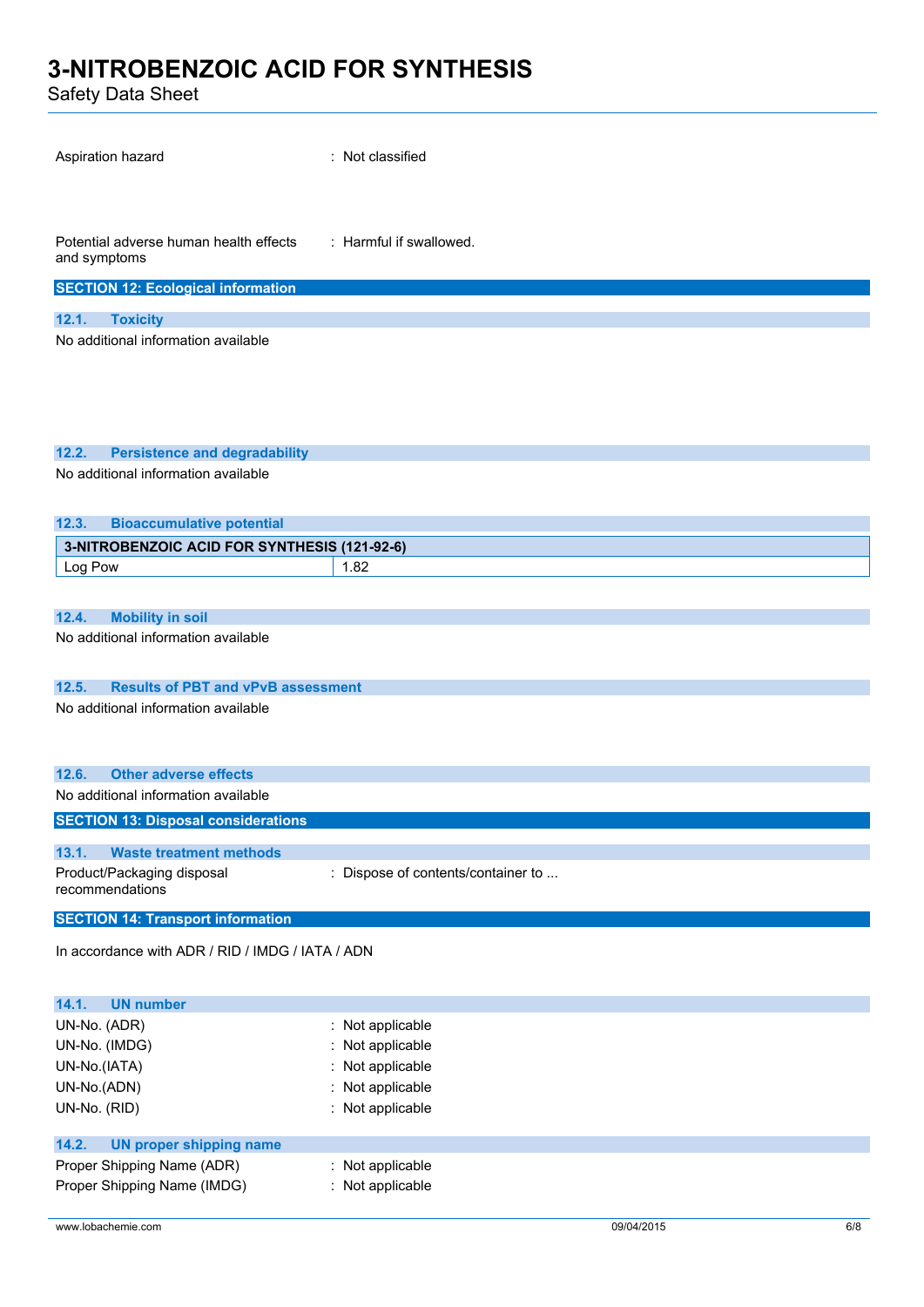### Safety Data Sheet

| Proper Shipping Name (IATA)                | : Not applicable                         |
|--------------------------------------------|------------------------------------------|
| Proper Shipping Name (ADN)                 | : Not applicable                         |
| Proper Shipping Name (RID)                 | : Not applicable                         |
| <b>Transport hazard class(es)</b><br>14.3. |                                          |
| <b>ADR</b>                                 |                                          |
| Transport hazard class(es) (ADR)           | : Not applicable                         |
| <b>IMDG</b>                                |                                          |
| Transport hazard class(es) (IMDG)          | : Not applicable                         |
| <b>IATA</b>                                |                                          |
| Transport hazard class(es) (IATA)          | : Not applicable                         |
| <b>ADN</b>                                 |                                          |
| Transport hazard class(es) (ADN)           | : Not applicable                         |
| <b>RID</b>                                 |                                          |
| Transport hazard class(es) (RID)           | : Not applicable                         |
| 14.4.<br><b>Packing group</b>              |                                          |
| Packing group (ADR)                        | : Not applicable                         |
| Packing group (IMDG)                       | : Not applicable                         |
| Packing group (IATA)                       | : Not applicable                         |
| Packing group (ADN)                        | Not applicable                           |
| Packing group (RID)                        | : Not applicable                         |
| <b>Environmental hazards</b><br>14.5.      |                                          |
| Dangerous for the environment              | : No                                     |
| Marine pollutant                           | : No                                     |
| Other information                          | : No supplementary information available |

### **14.6. Special precautions for user**

### **- Overland transport**

No data available

**- Transport by sea** No data available

**- Air transport**

No data available

**- Inland waterway transport**

No data available

### **- Rail transport**

No data available

**14.7. Transport in bulk according to Annex II of MARPOL 73/78 and the IBC Code**

Not applicable

### **SECTION 15: Regulatory information**

**15.1. Safety, health and environmental regulations/legislation specific for the substance or mixture**

**15.1.1. EU-Regulations**